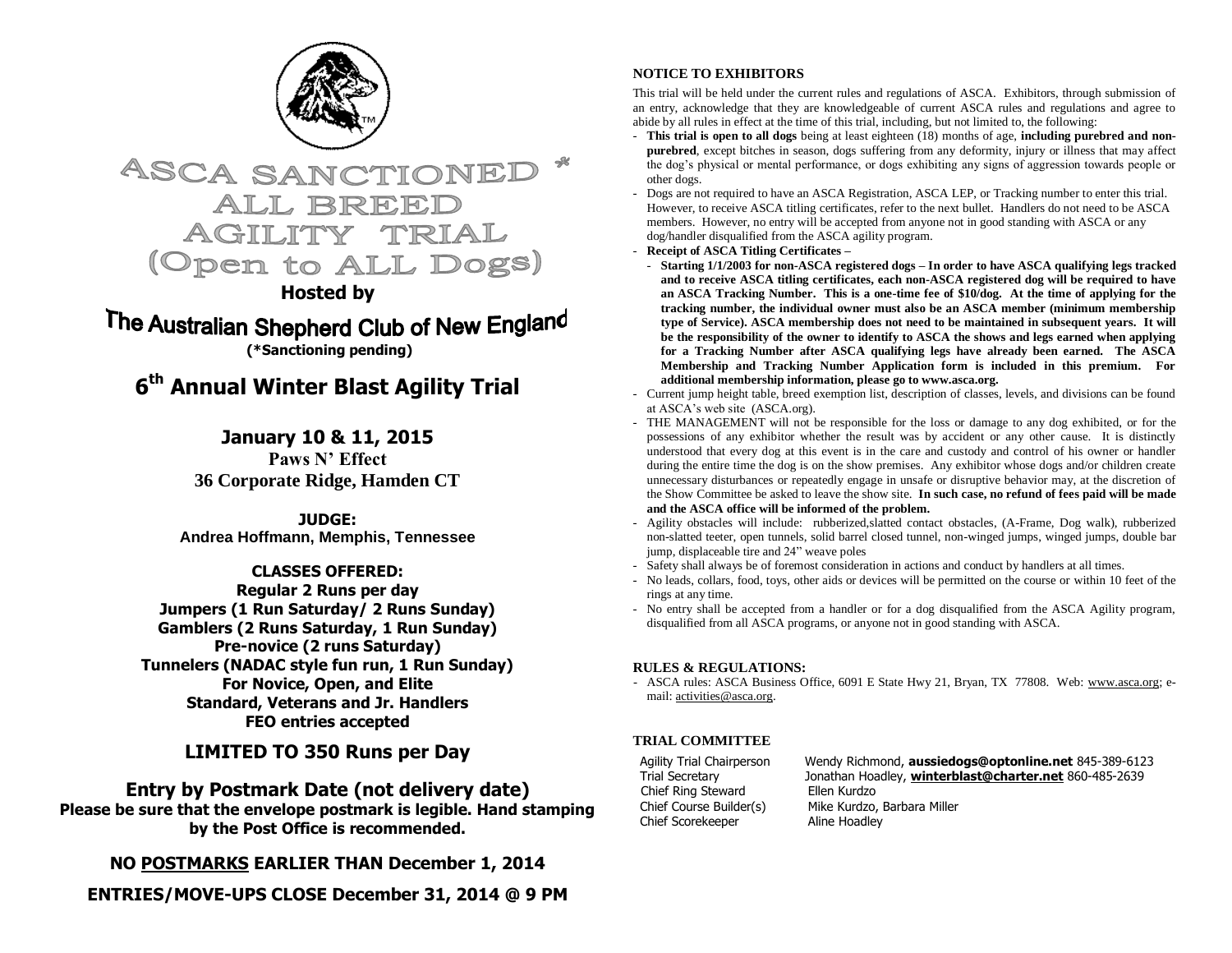#### **ENTRY FORM / ENTRIES / CONFIRMATIONS:**

- Entries will be accepted in the order they are sent, not received. For entries sent via Postal Service, the valid reference date is the postmark. Otherwise the valid date is the ship date. Entries with an early postmark will be processed after Day 5 receipts. Unreadable postmarks will be assumed to be the day previous to receipt.
- Entries may be accepted after the closing date if the trial does not fill.
- ASCA Registration/Tracking No If your dog is an ASCA registered Australian Shepherd (either full registration or LEP) or has an ASCA Tracking Number, write your dog's ASCA registration/LEP number/Tracking Number in this space.
- If this field is left blank, the ASCA Business Office will assume this dog is not registered with ASCA and will not automatically track qualifying legs. However, these dogs will still be placed and will receive any placement awards offered. You may submit the Tracking Form with your entry – HOWEVER please make fees payable to ASCA.
- **Junior Handler entry fees will be one-half of the published fees. To be eligible for this discount, the Junior Handler must own or co-own the dog they are showing.**
- FOR EXHIBITION ONLY (FEO): Minimum age is 15 months. Any dog younger than 18 months must jump at least 4" lower than standard jump height; no toys or treats.
- A dog must compete in the height division in which they have been entered. Exception: when a dog is required by the judge to move to a higher height. These dogs will be placed last in the running order of the new jump height.
- Canadian Exhibitors: All fees MUST be submitted in US Funds via International Postal Money Order.
- Returned checks do not constitute a valid entry fee. Returned checks will incur a \$25 service charge.
- Telephone calls returned/initiated with questions on any entries will be made collect.

#### **SHOW SITE:**

- This event will be held indoors. Trial surface is mats over concrete. No crating in main building. Crating area will in an adjacent building.
- A warm-up area, a single practice jump, and a set of weave poles will be provided for exhibitors.
- ALL dogs must be held on leash or crated except when competing or in the warm-up area.
- Enthusiasts of agility have earned a reputation for being among the most considerate and tidy. We thank everyone in advance for upholding the respectful tradition of leaving the trial site and related lodging sites cleaner than we found them.

#### **REFUNDS / WITHDRAWALS:**

- There will be no refund/credit for entries withdrawn after the closing date, except for a dog's injury and/or illness or for bitches that come into season after the closing date. These entries will be eligible for a voucher for the amount of the total entry fee paid less \$20.00. A signed letter from your veterinarian must be included with your written request. Requests must be received by the trial secretary prior to the start of the trial. Voucher must be used towards another ASCNE agility trial. There will be no refunds if the trial cannot open or be completed by reason of riots, civil disturbances, fire, an act of God, public emergency, act of a public enemy, strike, or any other cause beyond the control of the Event Committee. There will be no refund in the event dog/handler are dismissed from the competition, regardless of reason.

#### **RULE CHANGE HIGHLIGHTS**

- The existing ASCA program has been renamed the **Championship Program:**
- The **Championship Program** consists of the traditional three divisions, Standard, Veterans and Junior Handler. Dogs will earn the same ASCA titles as before, and qualify for Merit, Finals and HOF programs.

**ACE Program**: The **ACE Program** exists for standard dogs(18 months & older) and senior dogs(10 yrs and older) that want to run at the next lower jump height and earn ASCA **ACE** titles. Vet and JrH do not apply. Each dog and handler team can only enter one "program" per trial. Senior dogs jump 4" lower than their **ACE Program** height.

#### **TENTATIVE SCHEDULE AND RING ASSIGNMENTS**

**Saturday** – EJ1, OJ1, NJ1, PN1, PN2, EG1, OG1, NG1, EG2, OG2, NG2, ER1, ER2, OR1, OR2, NR1, NR2. Run order low to high

**Sunday** – ER3, ER4, OR3, OR4, NR3, NR4,, EG3, OG3, NG3, Tunnelers, EJ2, EJ3, OJ2, OJ3, NJ2, NJ3 Run order high to low.

(E=Elite, O=Open, N=Novice; R=Regular, J=Jumpers, G=Gamblers, PN=PreNovice)

The running order of classes is subject to change at the discretion of the judges and/or the host club. The final order will be included in the confirmation packet.

#### **REGISTRATION / MEASURING**

- Saturday and Sunday between 7:00 and 7:30AM
- Copies of ASCA, NADAC or AKC height cards may either be mailed in or presented at registration for dogs not entered in 20 +"  $\&$  24" height (16 +" Veterans and Jr. Handlers). Otherwise they will need to be measured at registration.

#### **MOVE-UPS:**

- Dogs receiving titles after the closing date may be upgraded by providing written notice to the Show Secretary, prior to the move up cutoff date listed on the front of this premium. Letters and e-mails containing the owner's full name, the dog's call name and ASCA number, entered class, and from and to level are acceptable.
- Move-ups from Saturday to Sunday will be permitted. Trial Secretary must be notified no later than 30 minutes after the last class on Saturday has finished.

#### **PRIZES / AWARDS**

- Green Qualifying Ribbons will be awarded to all dogs achieving a qualifying score.
- Placement Ribbons will be awarded to all dogs placing  $1<sup>st</sup>$  through  $4<sup>th</sup>$  in each class and jump height.
- Ribbons/prizes must be picked up during the weekend. Ribbons WILL NOT be mailed.

#### **FOOD / VENDORS**

- No food vendor at this trial. Lunch and snacks will be available for volunteers.

#### **JUMP HEIGHTS –**

| Dog's height<br>at withers | $11"$ &<br>under                                 | 14" &<br>under | $18"$ &<br>Under | 20" &<br>Under | Over $20$ "          | Over $20$ "<br>Optional |  |  |  |  |
|----------------------------|--------------------------------------------------|----------------|------------------|----------------|----------------------|-------------------------|--|--|--|--|
| <b>CH</b> Standard         | 8"                                               | 12"            | 16"              | 20"            | $20+$ (jumps $20$ ") | 24"                     |  |  |  |  |
| <b>CH</b> Vets             |                                                  | 8              | 12               | 16             | $16+$ (jumps $16"$ ) |                         |  |  |  |  |
| <b>ACE</b>                 | 4"                                               | 8"             | 12"              | 16"            | $16+$ (jumps $16"$ ) |                         |  |  |  |  |
| <b>SR ACE</b>              | 4"                                               | 4"             | 8"               | 12"            | $12+$ (jumps $12"$ ) |                         |  |  |  |  |
| CH JrH                     | may jump at the standard jump height or 4" lower |                |                  |                |                      |                         |  |  |  |  |

- A dog may be entered in a class at a jump height higher than they are eligible provided the dog is not entered in the Veteran Division or ACE classes.

- No dog shall jump lower than 4" in the Junior Handler, Veteran Division or ACE program.
- 20+ and 24 will be scored and placed together as one class.
- Refer to the current ASCA rulebook for the current Breed Jump Height Exemption List.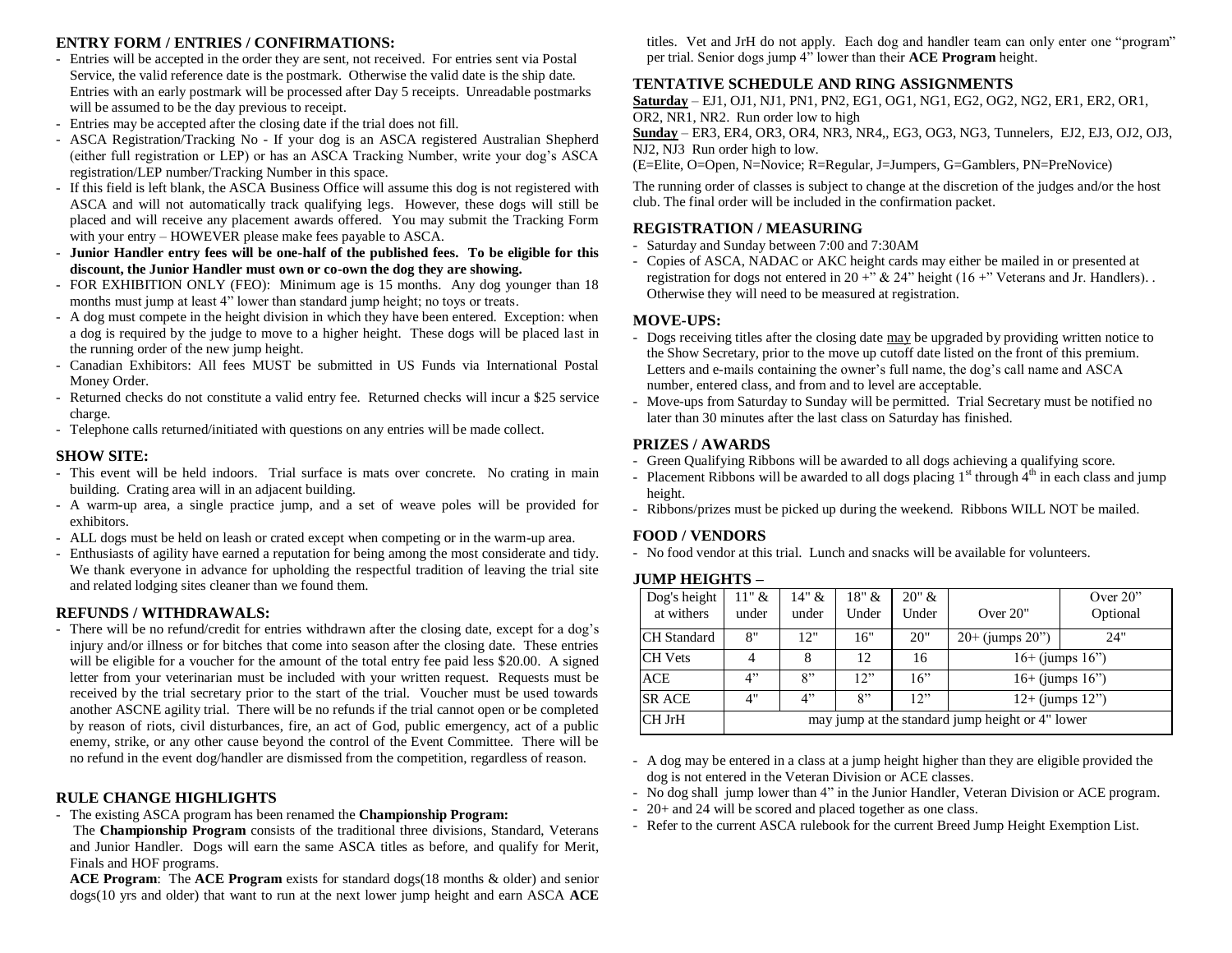#### *Directions to Paws N' Effect 36 Corporate Ridge Hamden, CT 06514:*

From I-91 – Take exit 10 (rt 40) to end. Right onto Rt 10 (Whitney Ave) approx  $1\frac{1}{2}$ mi. to left onto Sherman Ave at Dunkin Donuts. 1.1 mi to right onto Corporate Ridge. Bldg to left at top of hill.

Rt 15 south – Take exit 62 (Whitney Ave. north). Right onto Whitney Ave and follow as above.

Rt 15 north – Exit 60 (Dixwell Ave)Left onto Dixwell, then left onto Rt 10 north. Go 2.1 mi to Sherman Ave and follow as above.

I-84 – Exit to I-691, first exit onto Rt 10 south. Through Cheshire into Hamden to right onto Sherman Ave and follow as above.

#### **ACCOMMODATIONS - Make your Reservations Early!!!**

Hotels that accept dogs are quickly becoming a rarity. Please behave responsibly! Clean up after your dog, bring sheets to cover the furniture, do not groom or bathe your dog inside, do not leave your dog(s) unattended in the room, and please be respectful of other guests who do not have to be up at 6:00 a.m.

Clarion Hotel and Suites, Whitney Ave., Hamden (203)288-3831 (5 min from site, \$150.00 pet damage charge waived for ASCNE/Paws, unless deemed necessary by management), a block of 10 rooms is saved for ASCNE. Mention ASCNE or Paws for \$89 special rate. Cut-off date is 12/12/2014.

Best Western, North Haven (203) 239-6700 (15 min from site, \$25./stay pet fee),

America's Best Value Inn (formerly Red Carpet Inn), Cheshire (203) 272-3244 (10 min from site, \$20/dog/day).

#### **SOME MOTEL COURTESIES TO OBSERVE:**

- Cover the motel's bedding with a sheet, whether or not you think your dog will get on the bed.

- If you crate your dog, please bring a towel to put under the crate to keep marks off the rug. Bring a towel to put under your dog's food dish.
- Make every effort to have your dog free of fleas BEFORE arriving.
- All poop must be picked up, bagged, and disposed of properly by the dog's handler. The Event Committee will excuse competitors who fail to pick up after their dogs at the trial site or the motel.

- Don't leave your dog unattended. If you must leave, take them with you.



## **ASCA MEMBERSHIP AND TRACKING NUMBER APPLICATION FORM**

**Beginning 1/1/2003 for non-ASCA registered dogs** – In order to have ASCA qualifying legs tracked and to receive ASCA titling certificates, each non-ASCA registered dog will be required to have an ASCA Tracking Number. This is a one-time fee of \$10/dog. At the time of applying for the tracking number, the individual owner must also be an ASCA member (minimum membership type of Service is required). ASCA membership does not need to be maintained in subsequent years. It will be the responsibility of the owner to identify to ASCA the show(s) and leg(s) earned when applying for a Tracking Number for those ASCA qualifying legs earned from 1/1/2003 until submission of application.

Please type or print clearly. Incomplete or illegible forms will be returned.

#### **Membership Application:**

Owner's Name (1)\_\_\_\_\_\_\_\_\_\_\_\_\_\_\_\_\_\_\_\_\_\_\_\_\_\_\_\_\_\_\_\_\_\_\_\_\_\_\_\_\_\_\_\_\_\_\_\_\_\_\_\_\_\_\_\_\_\_\_\_\_\_ Owner's Name (2)

Owner's Address: \_\_\_\_\_\_\_\_\_\_\_\_\_\_\_\_\_\_\_\_\_\_\_\_\_\_\_\_\_\_\_\_\_\_\_\_\_\_\_\_\_\_\_\_\_\_\_\_\_\_\_\_\_\_\_\_\_\_\_\_\_

City, State, Postal Code:

Phone Number:  $E$ -mail:

#### **Service Membership Fee: \$10.00 per person**

(If you are interested in other membership types, go to www.asca.org)

I (We) agree to abide by the ASCA Articles of Incorporation, Bylaws, and all ASCA Rules and Regulations governing the ASCA Registry and all other ASCA programs.

Owner's Signature (1):\_\_\_\_\_\_\_\_\_\_\_\_\_\_\_\_\_\_\_\_\_\_\_\_\_\_\_\_\_\_\_\_\_\_\_\_\_\_\_\_\_\_\_\_\_\_\_\_\_\_\_\_\_\_\_\_\_\_

Owner's Signature  $(2)$ :

**Dog Information: Lifetime fee for tracking number is \$10.00 per dog for ASCA Members**

 $\overline{\phantom{a}}$  , and the set of the set of the set of the set of the set of the set of the set of the set of the set of the set of the set of the set of the set of the set of the set of the set of the set of the set of the s

Dog's Full Name: \_\_\_\_\_\_\_\_\_\_\_\_\_\_\_\_\_\_\_\_\_\_\_\_\_\_\_\_\_\_\_\_\_\_\_\_\_\_\_\_\_\_\_\_\_\_\_\_\_\_\_\_\_\_\_\_\_\_\_\_\_\_

Dog's Call Name: \_\_\_\_\_\_\_\_\_\_\_\_\_\_\_\_\_\_\_\_\_\_\_\_\_\_\_\_\_\_\_\_\_\_\_\_\_\_\_\_\_\_\_\_\_\_\_\_\_\_\_\_\_\_\_\_\_\_\_\_\_\_

Any/All Previous Registration Numbers Used: \_\_\_\_\_\_\_\_\_\_\_\_\_\_\_\_\_\_\_\_\_\_\_\_\_\_\_\_\_\_\_\_\_\_\_\_\_\_\_

Sex: \_\_\_\_\_\_\_\_\_\_\_\_\_\_\_\_\_\_\_\_\_\_\_\_\_\_\_\_\_\_\_\_\_ Birthdate: \_\_\_\_\_\_\_\_\_\_\_\_\_\_\_\_\_\_\_\_\_\_\_\_\_\_\_\_\_\_\_

Breed:

Events/Os Earned Since  $1/1/2003$ 

\_\_\_\_\_\_\_\_\_\_\_\_\_\_\_\_\_\_\_\_\_\_\_\_\_\_\_\_\_\_\_\_\_\_\_\_\_\_\_\_\_\_\_\_\_\_\_\_\_\_\_\_\_\_\_\_\_\_\_\_\_\_\_\_\_\_\_\_\_\_\_\_\_\_\_\_\_ **Mail completed form with check or money order to:** 

> **ASCA Business Office Phone 979-778-1082 6091 E State Highway 21, Bryan, TX 77808**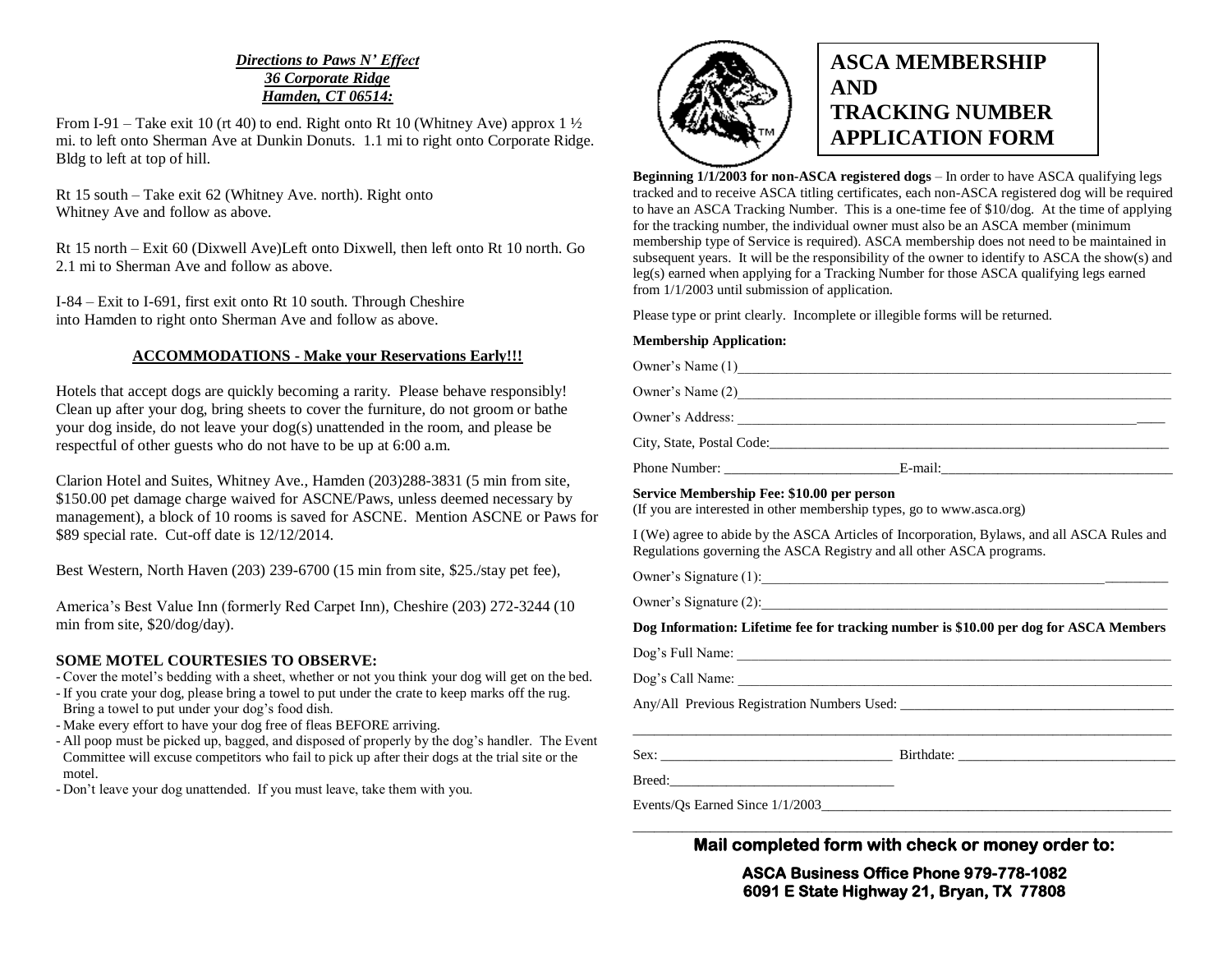#### **Volunteer Sign-Up (…We Really Need Your Support)**

As at every event, no club can pull off a trial without the help and support of our exhibitors to keep the agility trial running smoothly and efficiently. **We will not be able to do this without your involvement.** Working in and around the ring is a great way to increase your knowledge and understanding of the sport. If you have a guest or significant other who would be willing to work at the trial, we'd be thrilled!

We appreciate your help and will do what we can for your comfort, including the volunteers' refreshment area for trial workers and helpers.

This year we plan on having a volunteer sign-up board available each morning of the trial.

Thank you for volunteering and making this a better show for everyone. We couldn't do it without you!

# **ATCH**

If you think you might get your ATCH please check here \_\_\_\_\_\_so we can have your bar and ribbon ready!! Your name:\_\_\_\_\_\_\_\_\_\_\_\_\_\_\_\_\_\_\_\_\_\_\_\_\_\_\_\_\_\_\_\_\_\_\_\_\_\_\_\_

#### **Tunnelers Fun Run**

We will have a Tunnelers fun run on Sunday. Only tunnels will be used. All divisions, classes and jump heights will run together.

#### **For Your Records - Summary of Entries**

| <b>Accommodations:</b> |                               |  |
|------------------------|-------------------------------|--|
|                        |                               |  |
|                        | Confirmation #: $\frac{1}{2}$ |  |
|                        |                               |  |
|                        |                               |  |

\_\_\_\_\_\_\_\_\_\_\_\_\_\_\_\_\_\_\_\_\_\_\_\_\_\_\_\_\_\_\_\_\_\_\_\_\_\_\_\_\_\_\_\_\_\_\_\_\_\_\_\_\_\_\_\_\_\_\_\_\_\_\_\_\_\_\_\_